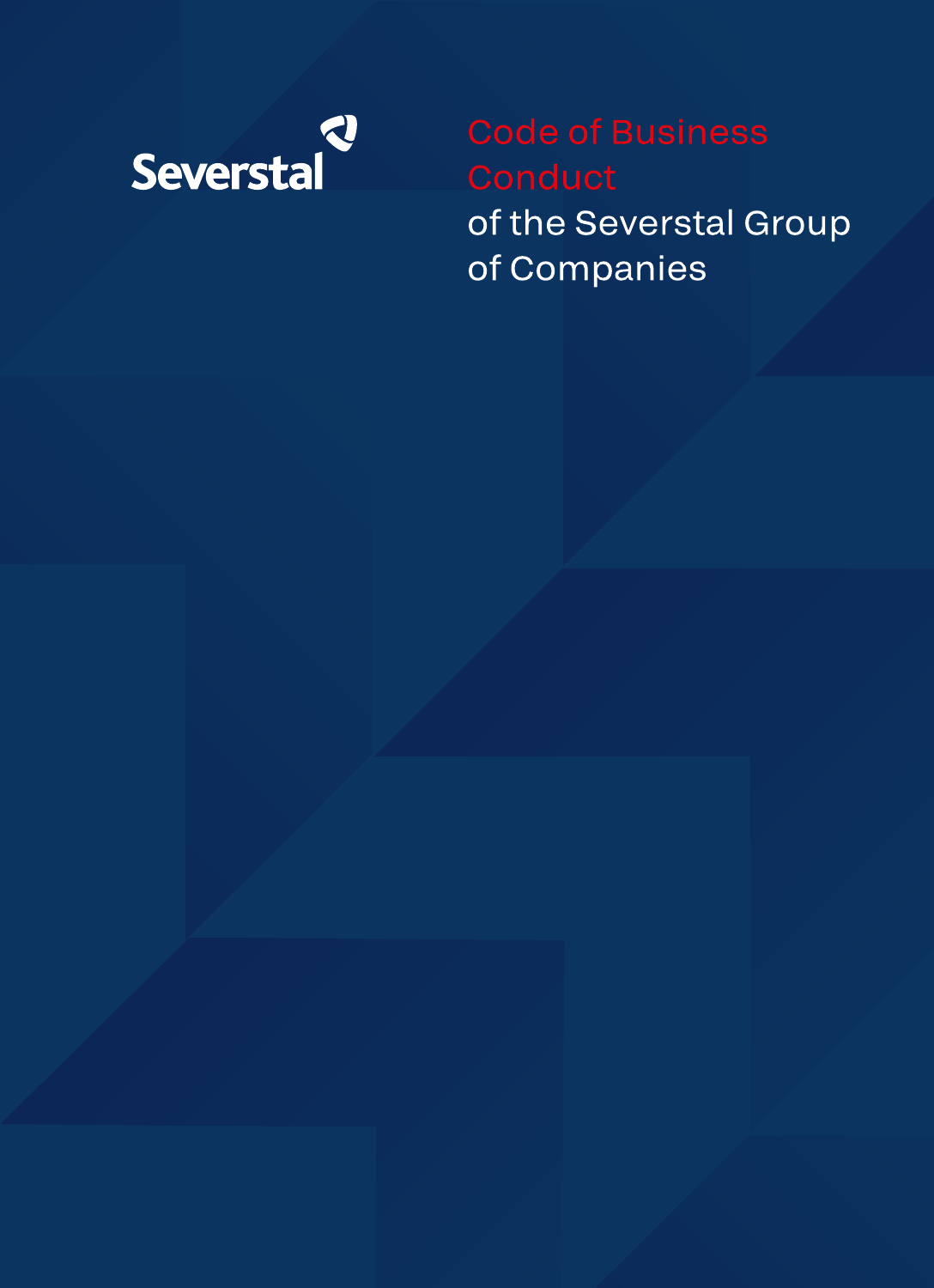## **Principles of our work**



Trust, Quality, Honesty and Service are embedded in everything we do.



We conduct ourselves in a professional manner with the highest standards of honesty and integrity.



We act ethically and cooperate openly with our partners, suppliers and customers.



We treat our partners, suppliers and customers with respect.



We conduct all of our work to the highest standards of health & safety and environmental sustainability.



We provide our partners, suppliers and customers with honest and accurate information about our products, services and prices and those of our competitors, unless prohibited by law.



We maintain the strictest levels of confidentiality with our partners, suppliers and customers.



We always honour our agreements to the best of our ability. If we are unable to deliver on time, we will inform our partners, suppliers and customers accordingly and offer alternative solutions.



We do not tolerate abuse or humiliation of employees and partners in any way, use incorrect and offensive statements, crude jokes that humiliate personal dignity, or use psychological pressure.



We do not tolerate corruption. If you become aware of any case of corruption in relation to our company, please let us know immediately.

We do not accept or offer gifts, special acknowledgments, services or admission to recreational events, if this would put the recipient in a position where their ethics might be called into question. Company employees may accept or offer business gifts, provided that they meet the following criteria:

- Not prohibited by law;
- Not of extravagant value;
- Cannot be construed as a kickback or attempt to influence;

• Descriptions of gifts as may be given or accepted by company employees are spelt out in conjunction with a procedure for registration of gifts in the Anti-corruption Policy of PAO Severstal and Related Legal Entities.



We avoid situations that may lead to a conflict of interest, inter alia, where our employee conducts any paid activity in favour of customers, suppliers or competitors.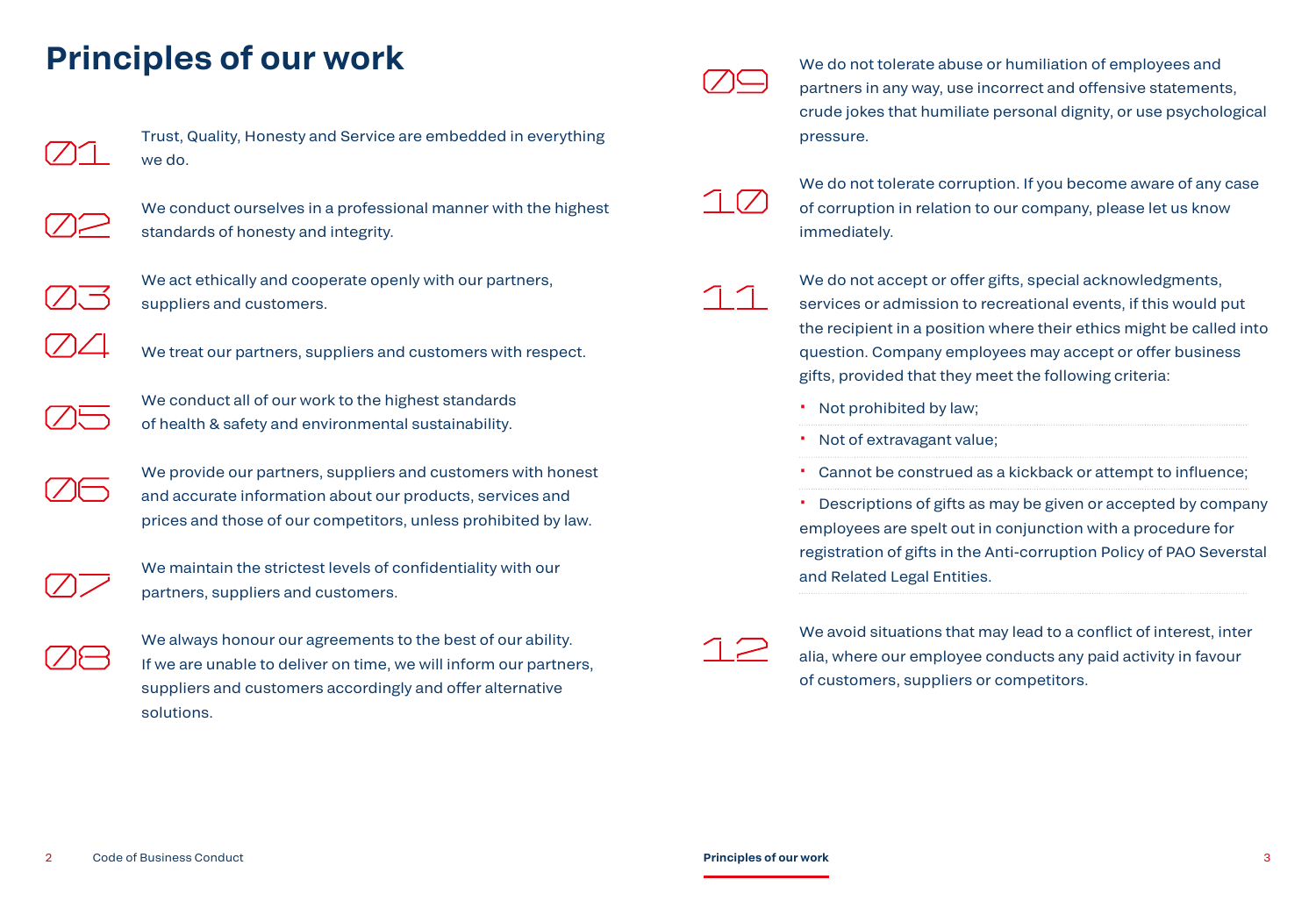## **Our Commitment**

To work effectively and successfully with our partners, we will:



Work honestly and transparently.



Avoid any cases of corruption.



Honour our agreements to the best of our abilities.



Inform all our employees of the rules and principles of this code.

## **What we expect from our partners**

To work effectively and successfully we expect that our partners will:



Share our efforts to prevent corruption and report any suspected corrupt behaviour.



Respect the highest standards of health & safety and environmental sustainability in their work with our company:

• respect all rules of industrial safety and labour protection;

avoid accidents and injuries of employees;

• not allow employees under the influence of alcohol or other intoxicating substances to be on our company's premises;

• not allow polluting of the environment by their acts or omissions;

• comply with environmental laws and international agreements in their operations and in the quality of their products and services.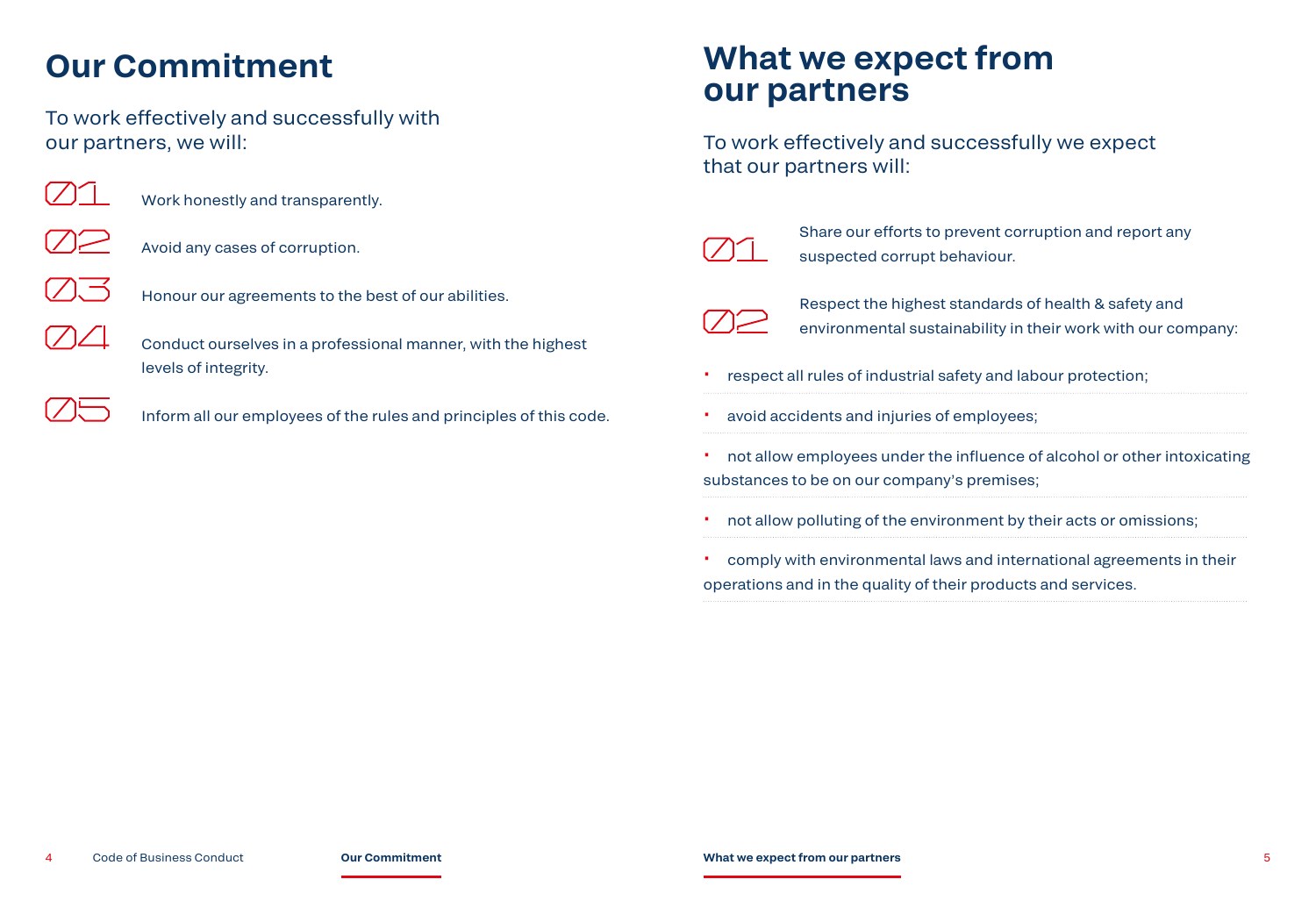Comply with provisions of international, Russian and other applicable laws on human rights, and respect the rights of their employees:

• pay for work and overtime, and pay benefits prescribed by applicable law, including compliance with minimum wage provisions;

• limit working hours of employees, so they are consistent with legal requirements;

• respect the freedom of association and recognise the right of their employees to join trade unions, participate in works councils and participate in collective bargaining;

• prevent any discrimination, forced or compulsory labour while offering all employees equal opportunity to realise their labour rights;

• prevent any occurrences of child labour in their business, and comply with the standards of the International Labour Organization.



Honour all obligations and agreements to the best of their abilities.



Work openly and professionally in all dealings with our company.



Inform their employees who work with our company of the rules and principles of this code.

If you suspect any behaviour to be in breach of this code, other internal policies and regulations of PAO Severstal and Related Legal Entities and and/or applicable laws, please notify the Ethics Committee of the Severstal Group of Companies

by Severstal Hotline number **8 (800) 700 72 77**



by email **komitet@severstal.com**

## by post

**2 Klary Tsetkin street Moscow, 127299, Russia**

We guarantee your confidentiality and the analysis of your query to the highest quality standard.